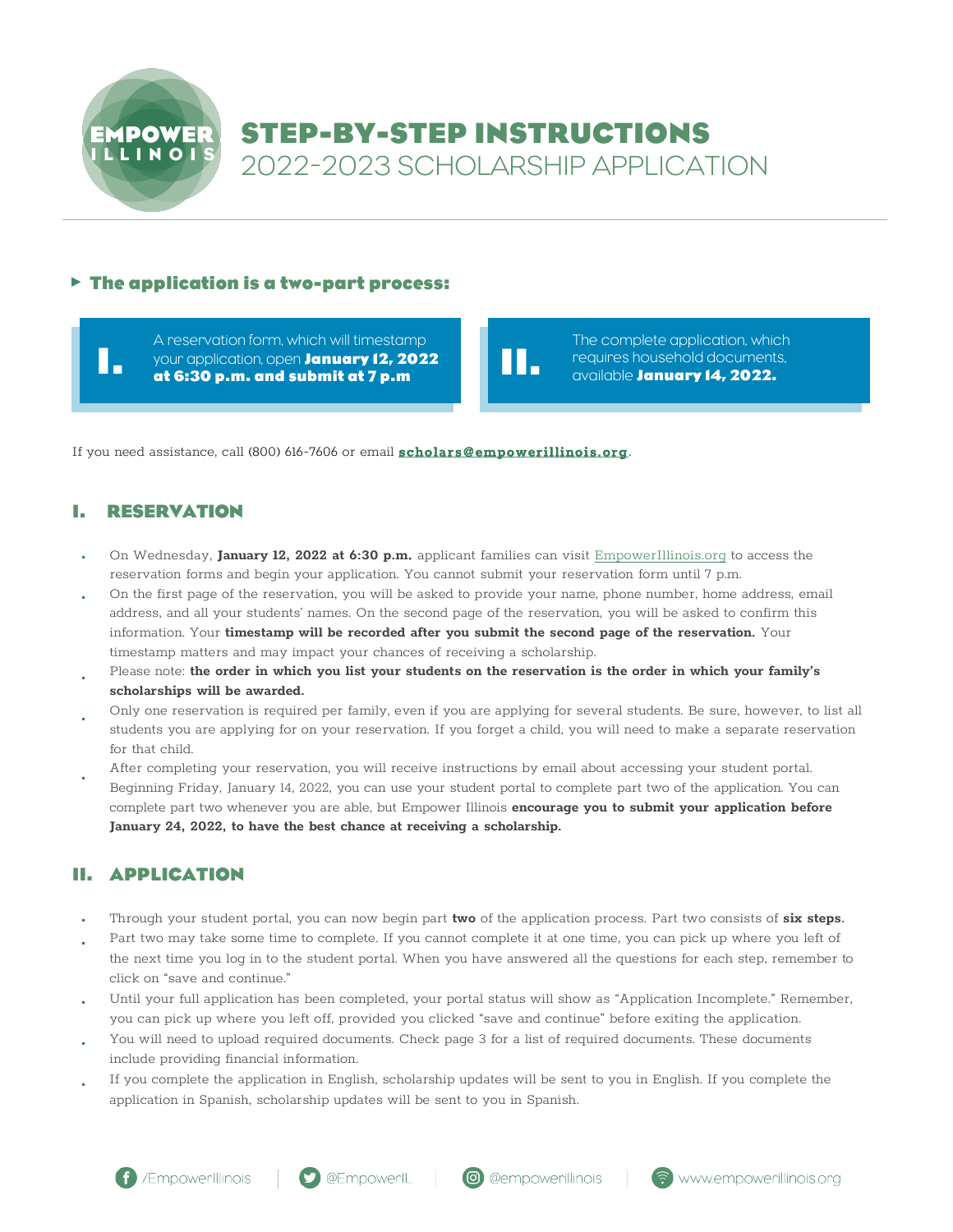**STEP <sup>01</sup> Eligibility Check** 

- Step 1 will determine your eligibility. You will be asked to provide your address, income information, and some household details. You will also need to provide information about **each** child who would like to apply for a scholarship.
- If a student is **not** eligible, you will receive a notice explaining why. •
- If a student **is** eligible, you will receive a "thumbs up." Please click "continue" to complete the entire application. •

# **STEP <sup>02</sup> Parent/Custodian Information**

- Step 2 requests information about parents or custodians. You will need to provide your name, date of birth, address, relationship to applicant(s), and your work status.
- You must provide this information for both parents or guardians, if there is more than one.



## **<sup>03</sup> Household Financial Information**

- Step 3 requests household financial information. You will need to answer questions about your tax status including:
	- Did your household file your federal taxes in 2020 or 2021?
	- If you do not have a Form 1040, did you or any adult members of your household receive a Form 1099? If so, please total the amounts that appear on your Form 1099s.
	- Do you have a Form 1040 or 1099? If not, please total the amount from the most recent paystub or W-2 from all employers for all adult members of your household.



### **<sup>04</sup> Student Information**

- Step 4 requests information about the student applicants. It is very important to provide information for **every student** who wishes to apply for a scholarship.
- You will be asked to provide basic information about the student's education and learning abilities. •
- You must also select your choice of schools, in order of preference. Scholarships are awarded when funds at your school become available. Empower Illinois will make every effort to match students with their first-choice school. If you only have one school that you are interested in attending, please only list that school on your application. •



## **<sup>05</sup> Required Documentation**

- Step 5 requests documents to verify your income and your address. Empower Illinois will accept a PDF or clear photo of these documents.
- **Before you begin this step, you must have ALL verification documents ready**. You will need to upload them electronically, with your application. **•**